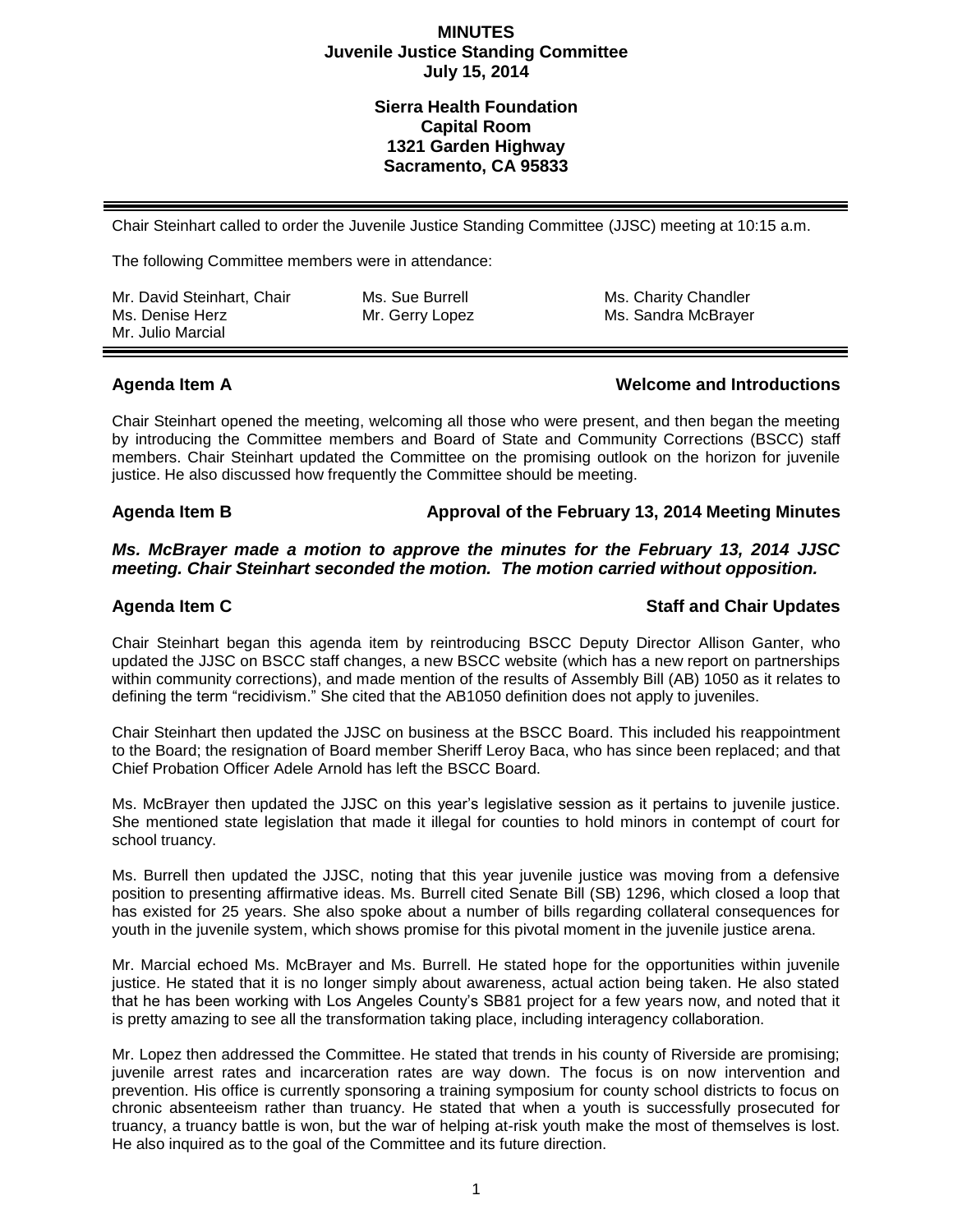# **Sierra Health Foundation Capital Room 1321 Garden Highway Sacramento, CA 95833**

Ms. Chandler agreed with all Committee members. She stated she is excited to see that truancy prosecution is on a downward trend.

Ms. Herz began her update with information on the research she has been involved in. Specifically, she is finishing a probation outcomes study; this study takes a very deep look at what youth experience while in contact with the juvenile justice system. In many different ways, this report helps to underscore what many believed to be true anecdotally, with actual data points. She also stated there is currently a plethora of data being collected/research being conducted in Los Angeles County that may have far reaching implications.

After these updates, Mr. Lopez asked the Committee, now that the juvenile justice system is shrinking, what is the impact of the number of direct files (pertaining to violent offenses committed by youth) district attorneys are filing statewide. Chair Steinhart replied that the direct files statewide are in a moderate downward trend, primarily because juvenile arrest rates are also decreasing.

## **Agenda Item D Juvenile Justice Data Working Group Update**

Chair Steinhart began with a brief overview. On June 20, 2014, the budget trailer bill was signed. Included within that bill was the creation of a Juvenile Justice Data Working Group (JJDWG). The JJDWG has been charged to produce a report within a year and a half, identifying changes or upgrades that would improve the capacity utility of juvenile justice caseload and outcome data. This report is to include information on recidivism and other outcome measures. It is also supposed to develop recommendations on the creation of a state-based information clearinghouse that would be web-based and query-based for the public to access. The JJDWG will have the opportunity to investigate the responsibility of the juvenile justice system as it pertains to the monitoring or underwriting education outcomes for children under justice system control. The JJDWG has also been charged with the examination of the reporting requirements for the Youthful Offender Block Grant (YOBG) and the Juvenile Justice Crime Prevention Act (JJCPA), with the goal of streamlining the reporting requirements. The JJDWG's membership had not been formed as of this meeting. Chair Steinhart also noted that the timelines for the reports need to be looked at. The JJSC then discussed including juvenile justice stakeholders with data-intensive backgrounds in the membership of the JJDWG.

BSCC Research Specialist V David Lovell then weighed in on the future of the JJDWG and made mention of the data set in the adult system that is very comparable to what the JJDWG envisions. As such, it could be used as a model for the JJDWG to improve upon. He expressed concern about the reporting deadlines for the JJDWG reports. He also made mention of the counting rules various agencies use in data collection that are not congruent. To some extent, streamlining the reporting requirements may actually assist in verifying counting rules that will allow a reliable and comparable data set. He also mentioned that the BSCC has assigned a staff member to the JJDWG, Research Program Specialist I Corey Kai.

Mr. Goldstein, a policy analyst with the Center on Juvenile and Criminal Justice, provided public comment. He stated he was in favor of the JJDWG, and asked about the advocate role pertaining to the membership of the JJDWG and the possibility of additional members. Chair Steinhart replied that it will need to be looked into, but that there will be "catch-all spots" within the JJDWG membership. He asked Mr. Goldstein to remain in contact with him regarding this.

Ms. Burrell then asked if there were any parts of the JJDWG workload that could be carved off and delegated to possible JJDWG subcommittees; she cited detention profile surveys as an example. Chair Steinhart stated that there will be membership from the JJSC and the State Advisory Committee on Juvenile Justice and Delinquency Prevention (SACJJDP) on the JJDWG. He went on to state that there should be communication from the JJDWG to the other juvenile committees. Ms. Herz stated that JJDWG subcommittees would be beneficial in order to dig deeper into juvenile justice data. She also stated that each subcommittee could be chaired and overseen by JJDWG committee members.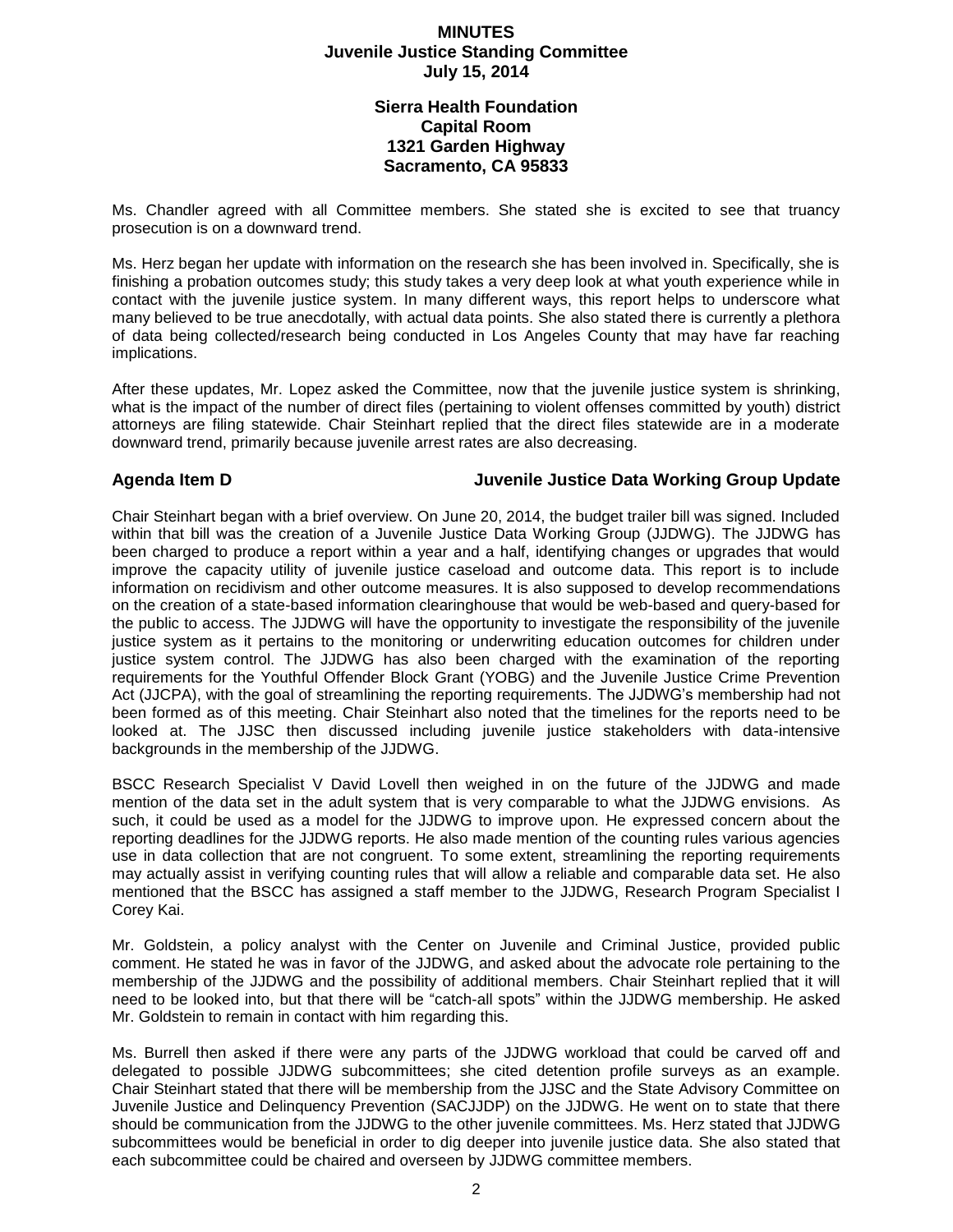# **Sierra Health Foundation Capital Room 1321 Garden Highway Sacramento, CA 95833**

Ms. McBrayer wanted the JJDWG to keep in mind the economies of scale, capacity, and infrastructure of the various counties within California. She expressed concern in terms of building a system too cumbersome or unusable by its county counterparts.

Citing the need to move forward with the agenda, Chair Steinhart expressed his commitment to be the primary investigator for an ad-hoc JJSC subcommittee. Its membership would consist of Ms. McBrayer, Ms. Burrell, Ms. Herz, and himself. The objective of this subcommittee would be to discuss and focus on the issues explored within this agenda item, including the composition of the JJDWG membership.

# **Agenda Item E Education Working Group Update**

Chair Steinhart shared Ms. Faer's apology for not being in attendance as the JJSC's education expert. As such, he introduced Ms. Ganter to provide an update on the JJSC's Education Working Group. Ms. Ganter began her update with the membership of the Education Working Group and its discussion from March 2014. This included the need for technical review of the education standards within the juvenile justice system. The BSCC currently relies on county superintendents to provide annual inspections of educational programs. Ms. Ganter shared a rubric developed by Ms. Faer to show how regulations for educational inspections could be approached. Within that rubric was the provision for educational inspection training for BSCC staff. However, the BSCC inspection checklist is currently 16 pages long; including an educational inspection would double the size of this inspection checklist.

Ms. McBrayer stated the responsibility of the Education Working Group is to ensure that the educational attainment of children within juvenile halls is not adequate but excellent; that the Education Working Group was investigating how to support increasing educational attainment of students inside juvenile detention facilities. Currently, legislation dictates that county offices of education provide that service, mitigating county probation offices' ability to act.

Ms. Ganter concurred but cited the shortage of resources within the BSCC to provide educational inspections. After completion of the 2012/2014 facility inspection cycle, the BSCC juvenile inspection team, which is responsible for 124 facilities, had been reduced to one inspector due to retirements and staff changes. Additionally, Ms. Ganter shared that changes have been made to the juvenile regulations prohibiting review being conducted by the principals or on-site staff. Ms. Ganter noted that the BSCC currently relies on environmental experts to assist on environmental inspections and the same could be done for educational inspections. Another possible resource could be subject matter experts on the county level that are not on-site facility staff.

Ms. Herz then pointed out that the collegiate system could provide students within Ph.D. programs to provide these inspection services. In turn, these Ph.D. students would receive training and real-world experience in the field. Ms. Burrell supported the idea of using Ph.D. students; that tapping into the collegiate system would open the door to the possibility of federal Title I, Part D funding. The Committee then deliberated over what needs to happen in order to use Title I, Part D funding for educational inspections. Ms. McBrayer suggested the BSCC should consider following the California Department of Education's action in outreaching to foundations, community-based organizations, and other stakeholders to possibly fund positions and find subject matter experts to perform educational inspections.

Ms. Burrell brought up Ms. Faer's checklist for all of the Title 15 educational program requirements and an appendix of written documents to discern if those requirements are met. Also mentioned was consultant and subject matter expert, Mr. David DiDomenici's, two-page summary on how to tell if quality education is being provided. Ms. Burrell stated that these would be wonderful tools for county juvenile halls to use in grading their educational programs.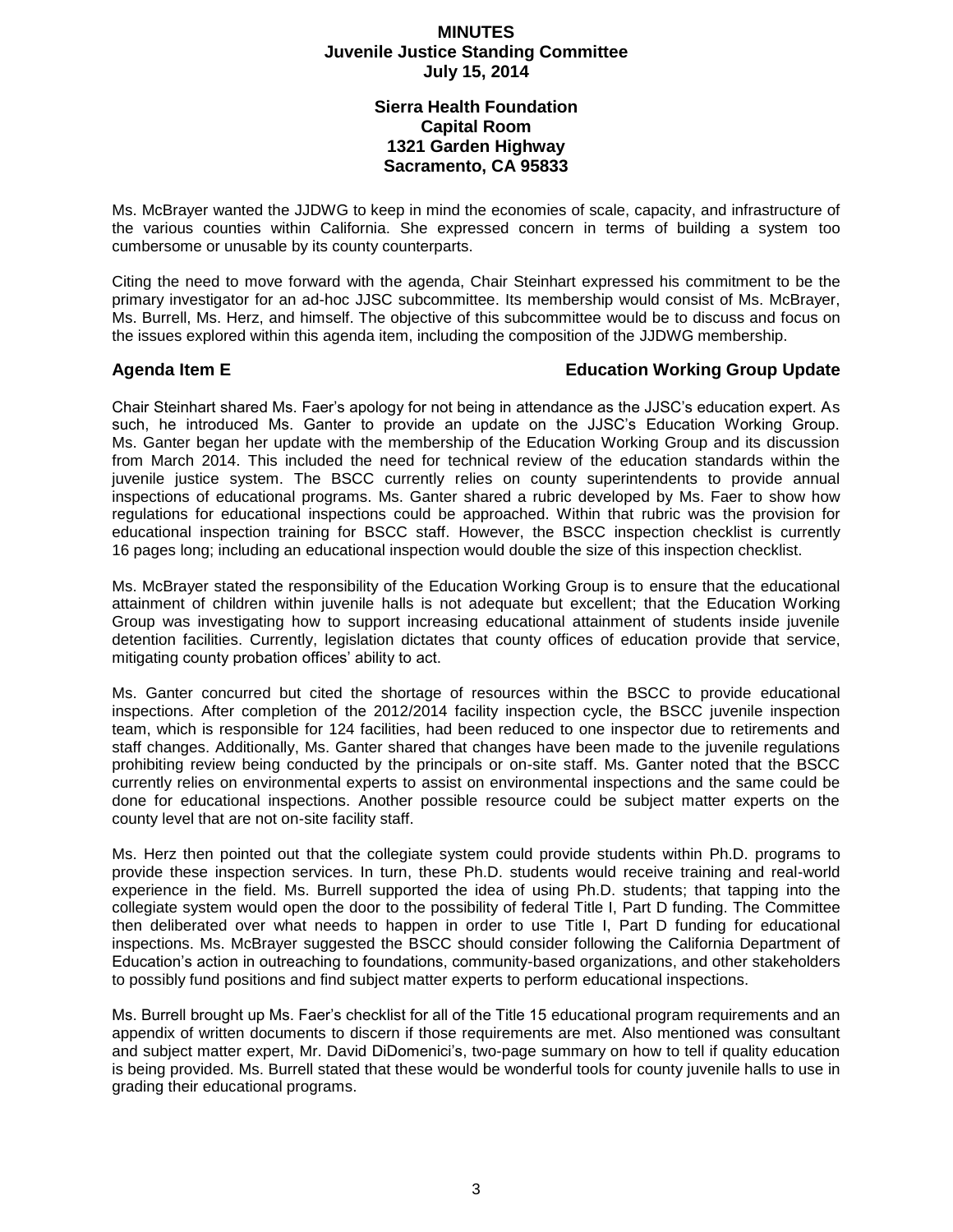# **Sierra Health Foundation Capital Room 1321 Garden Highway Sacramento, CA 95833**

# Agenda Item F<br> **Budget and Legislative Update**

Chair Steinhart began with information on SB838, which enhances penalties, including sex offender treatment programs for sexting crimes. Ms. Burrell noted that this bill is an excellent reminder that one case can change the landscape of juvenile justice. She went on to state that threats of totally punitive measures like these are still close to surface of the juvenile justice system.

The next bill discussed by the JJSC was SB1038, which proposes automatic dismissals and sealing of juvenile court records. Chair Steinhart expressed concern regarding this bill when it comes to data collection for the JJDWG. This bill would give juvenile offenders, upon reaching adulthood, the ability to check the 'NO' box on employment applications in response to the question about previous convictions.

The next bill discussed by the JJSC was AB2607. Supported and introduced to the JJSC by Chair Steinhart, this bill would set limits on secure juvenile post-dispositional detention.

AB2276 was then discussed. The bill strengthens a minor's rights to public school re-enrollment after having contact with the juvenile justice system. This bill will also provide for the BSCC to co-convene a stakeholder group with the State Department of Education to inquire into a set of issues within juvenile court schools.

Chair Steinhart discussed SB1111. This bill reintroduces last year's SB744, which was vetoed by the governor. This bill would modify the criteria for involuntary enrollment on youth serving probation.

Chair Steinhart addressed SB1054, the Mentally Ill Offender Crime Reduction Grant (MIOCR). This bill would issue \$18 million via the BSCC for the funding of competitive county-level grant programs for the treatment and stabilization of released mentally ill offenders over the next 3 years. The grant will split its funding equally between adult and juvenile programs. Also discussed was the budget item regarding the \$850,000 in planning funds for the California Leadership Academy. The JJSC then discussed leadership changes within the legislature and keeping in contact with elected officials pertinent to the JJSC's scope of work.

Ms. McBrayer and Chair Steinhart then discussed AB1920, a bill that would direct the BSCC to develop incentives for regional partnerships in regard to services for offenders. Mr. Marcial explained to the JJSC that this new alternative financing method is intended to "improve outcomes and lower costs because payment is made only after measured results are achieved." For a better understanding of the bill, he recommended the Committee Google search "Social Impact Funds."

Mr. Lopez returned the JJSC's attention to SB1038 and asked about the exception for prosecutors to determine eligibility under Section 790. More specifically, he asked if there was also an exception to Section 654. Chair Steinhart noted that there were no exceptions.

Ms. Herz brought up an issue with SB1038 as it pertains to data collection. If juvenile records are automatically sealed, no outcome measures can be established. As a follow-up, she also asked about SB466. She asked if the BSCC will be charged with administering the proposed actions within the bill. Chair Steinhart stated that the administering entity will be an independent, university-based research outfit responsible for producing and collecting the data.

Mr. Goldstein, a policy analyst with the Center on Juvenile and Criminal Justice, provided public comment on SB852. He asked if the performance metrics within the bill would be applicable to both adult and juvenile justice. Ms. Ganter and Mr. Lovell responded to the question, stating that its application was currently adult only.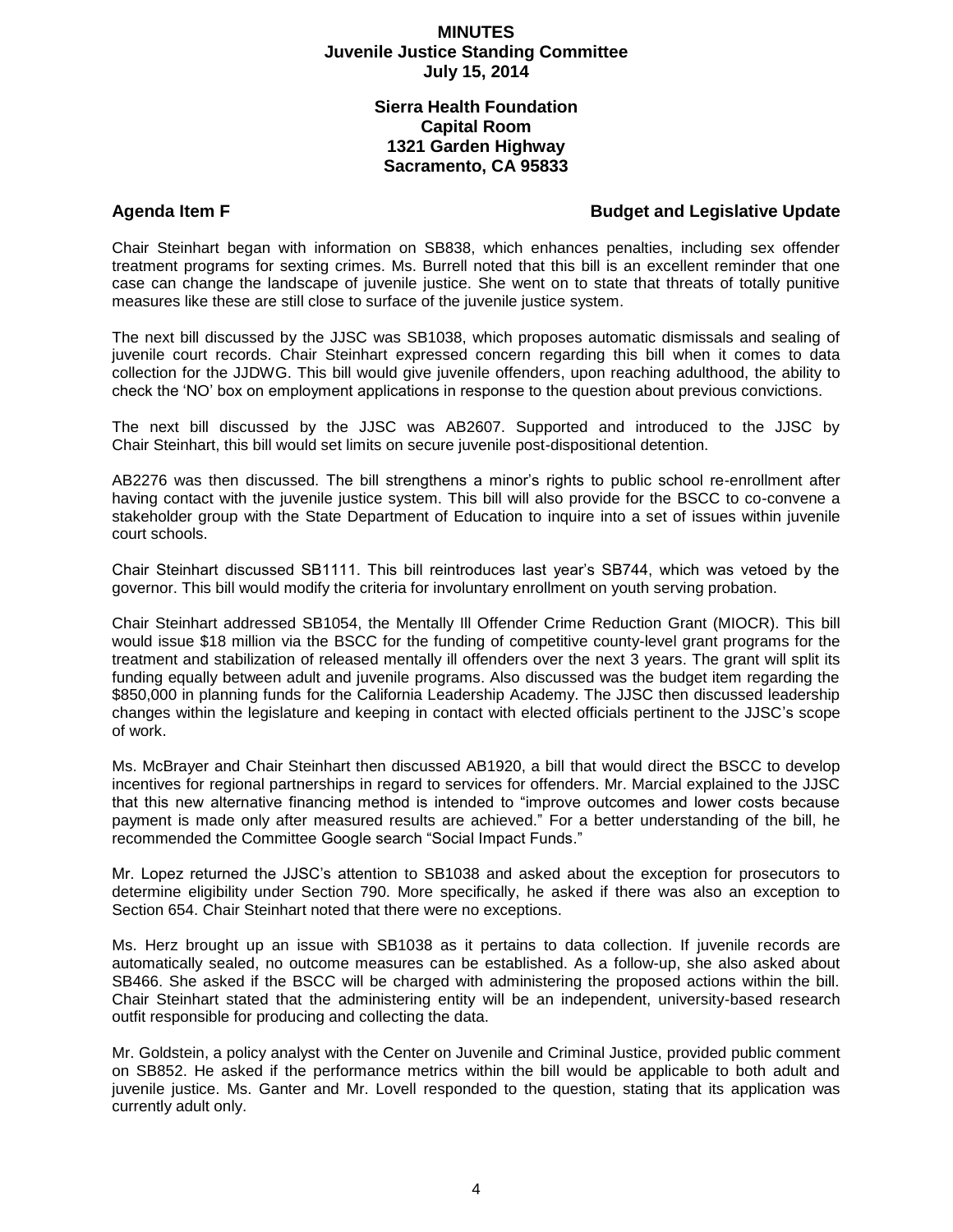# **Sierra Health Foundation Capital Room 1321 Garden Highway Sacramento, CA 95833**

## **Agenda Item G Federal Juvenile Justice Grants and SACJJDP Report**

Ms. McBrayer updated the Committee on the request for proposal (RFP) for Evidence-Based Training. Pending Executive Steering Committee (ESC) membership approval by the BSCC Board, the ESC shall issue the grant's \$250,000 in funding in the beginning of 2015. Ms. McBrayer also updated the JJSC on the RFP for the Reducing Racial and Ethnic Disparity grant (R.R.E.D.).

Ms. McBrayer also shared the Office of Juvenile Justice and Delinquency Prevention's (OJJDP) new guidelines for sight and sound separation and jail removal. The OJJDP is calling for the collection and reporting on data for all facilities where juveniles can be held in secure or non-secure detention.

Ms. Ganter informed the JJSC that the BSCC monitors the secure and non-secure detention of minors in accordance with federal and state statutes and regulations.

## **Agenda Item H Facilities Update**

Reconvening after a brief lunch, Ms. Ganter updated the Committee on the SB81 Round 2 RFP, which will allocate the remaining \$79.2 million for construction financing. This RFP will be released on September 12, 2014, with proposals due to the BSCC by December 19, 2014.

Ms. Ganter then updated the Committee on the BSCC's 2012/2014 biennial inspection cycle. This inspection cycle was approached with specialized inspection teams; BSCC field representative were broken into juvenile, adult, and city inspection teams. This inspection cycle had an expanded pre-inspection briefing process. Inspectors typically look at the facility's policies and procedures, followed by interviews with facility staff and youth. She stated that as a whole there were many positive trends found within the inspection cycle, with isolated incidents of non-compliance. Also noted was that agencies have become more reliant on data, more aware of trauma-informed care, have shown increases in mental health staffing, and have expanded their use of multi-disciplinary teams.

Ms. Ganter then updated the JJSC on Prison Rape Elimination Act (PREA) compliance. She noted that local agencies have made great strides in incorporating PREA standards and meeting PREA compliance, even though there is no sanction or enforcement mechanism for PREA in juvenile detention facilities. She noted that the BSCC has no formal role with PREA, but BSCC staff is doing their best to help county and local agencies incorporate PREA standards into their policies and procedures.

Ms. Burrell restated that as an accrediting agency, the BSCC is obligated to incorporate PREA standards into state regulations. Ms. Ganter responded by stating that PREA standards will be considered during the next adult Title 15 regulation revision, which is scheduled for 2015.

Ms. Ganter then discussed corrective action plans for facilities found in non compliance. She also spoke to the Committee about compliance drifts, which happen when an incremental improvement made to policy or procedure creates a new issue in terms of compliance with regulations.

Mr. Marcial asked Ms. Ganter about post-inspection contact with facilities inspected by the BSCC. Ms. Ganter noted that there is generally post-inspection contact; if an agency is found non-compliant, BSCC inspectors typically return for a follow-up inspection.

Chair Steinhart then reviewed with the JJSC his handout showing the juvenile population reduction in California's correctional system; the data on juvenile populations begs the question, what types of juvenile facilities and program space will be built in the future? After further discussion, Chair Steinhart stated that secure residential facilities will not be eligible through SB81 Round 2 funding, while non-secure, non-residential facilities will be.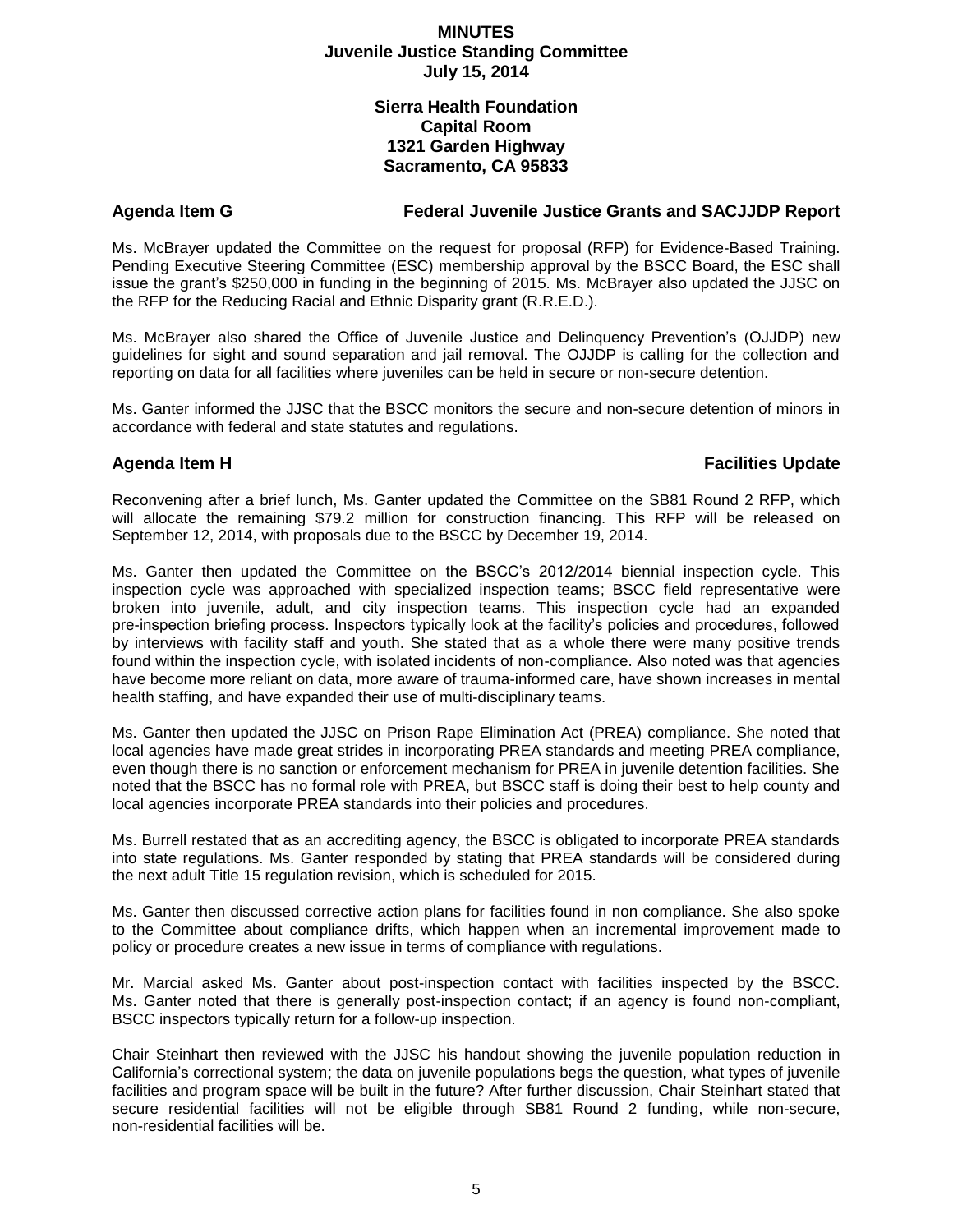# **Sierra Health Foundation Capital Room 1321 Garden Highway Sacramento, CA 95833**

Chair Steinhart then opened the floor to public comment. Mr. Goldstein, a policy analyst with the Center on Juvenile and Criminal Justice, asked if the BSCC will inspect new facilities in reference to RFP applications. More specifically, he asked how the BSCC holds agencies accountable to follow through on programming proposals in prior applications for funding.

Ms. Ganter responded by stating that the BSCC is not charged with the responsibility to inspect for compliance with programs outlined in proposals. In lieu of a formal process, she noted that the assigned BSCC inspector could take a copy of the facility's proposal for funding to the inspection.

# **Agenda Item I Open Discussion**

Chair Steinhart distributed two handouts to the JJSC and began the open discussion agenda item on the topic of vacancies within the JJSC. There were two membership positions vacant; the police chief seat vacated by Mr. Ron Brown and the judicial seat vacated by Mr. Kurt Kumli. Chair Steinhart discussed possible candidates recommended to the Committee. After which, he stated that in light of Mr. Kumli's medical retirement, the JJSC was looking for the most sensitive way possible to honor and excuse Mr. Kumli from his work with the JJSC. As such, he provided a draft resolution to the JJSC and opened the floor to its adoption.

# *Ms. McBrayer made a motion to approve the resolution for Mr. Kumli. Chair Steinhart seconded the motion. The motion carried without opposition.*

Chair Steinhart directed the JJSC's attention to its priorities for the 2014/2015 fiscal year. He prompted the Committee to review the JJSC Scope of Work adopted by the BSCC Board in November 2012 to see if it was still consistent with the Committee's consensus.

Ms. McBrayer stated that the BSCC Board should allocate a portion of its agenda to pending juvenile justice issues. Ms. Herz agreed that the BSCC Board meeting should have a standing agenda item on juvenile justice and Mr. Marcial concurred. Mr. Marcial also asked that if doing so was a goal of the JJSC, how they get there. The Committee then deliberated about the formatting of the BSCC Board meeting agenda. Afterwards, Mr. Lopez stated that given the nature of the JJSC as an advisory committee, his suggestion would be for the JJSC to advise that the BSCC have a standing agenda item on juvenile justice at their bi-monthly Board meetings. Ms. McBrayer suggested that committee chairs of all juvenile committees serve as representatives to report to the BSCC Board at their meetings. She went on to state that the juvenile committee chairs should convene via teleconference every six weeks to share information and avoid redundancies in efforts and services.

Chair Steinhart then asked the JJSC members to share any substantive issues that the JJSC could address within their scope of work. Ms. Chandler wanted the Committee to look at domestic human trafficking and prostitution of juveniles. Ms. Burrell brought up mental health as it pertains to juveniles and wanted the JJSC to make recommendations on ESC membership for the MIOCR grant to the BSCC. Chair Steinhart suggested JJSC members review the MIOCR grant before recommending people for the ESC, and if a Committee member had names of individuals to consider for MIOCR ESC membership, they should send the contacts' information to Chair Steinhart and Ms. Ganter.

## **Agenda Item J Future Agenda Items**

Ms. McBrayer asked to make BSCC committee communication channels an agenda item for the earlier part of the next meeting.

Ms. Burrell wanted to investigate tasking BSCC staff more effectively and also wanted to find support staff outside of the BSCC to assist the Committee. The Committee deliberated on the possibility of graduate students or community-based organizations as possible avenues to find such staff. Chair Steinhart mentioned the possibility of private funding for such a staff member.